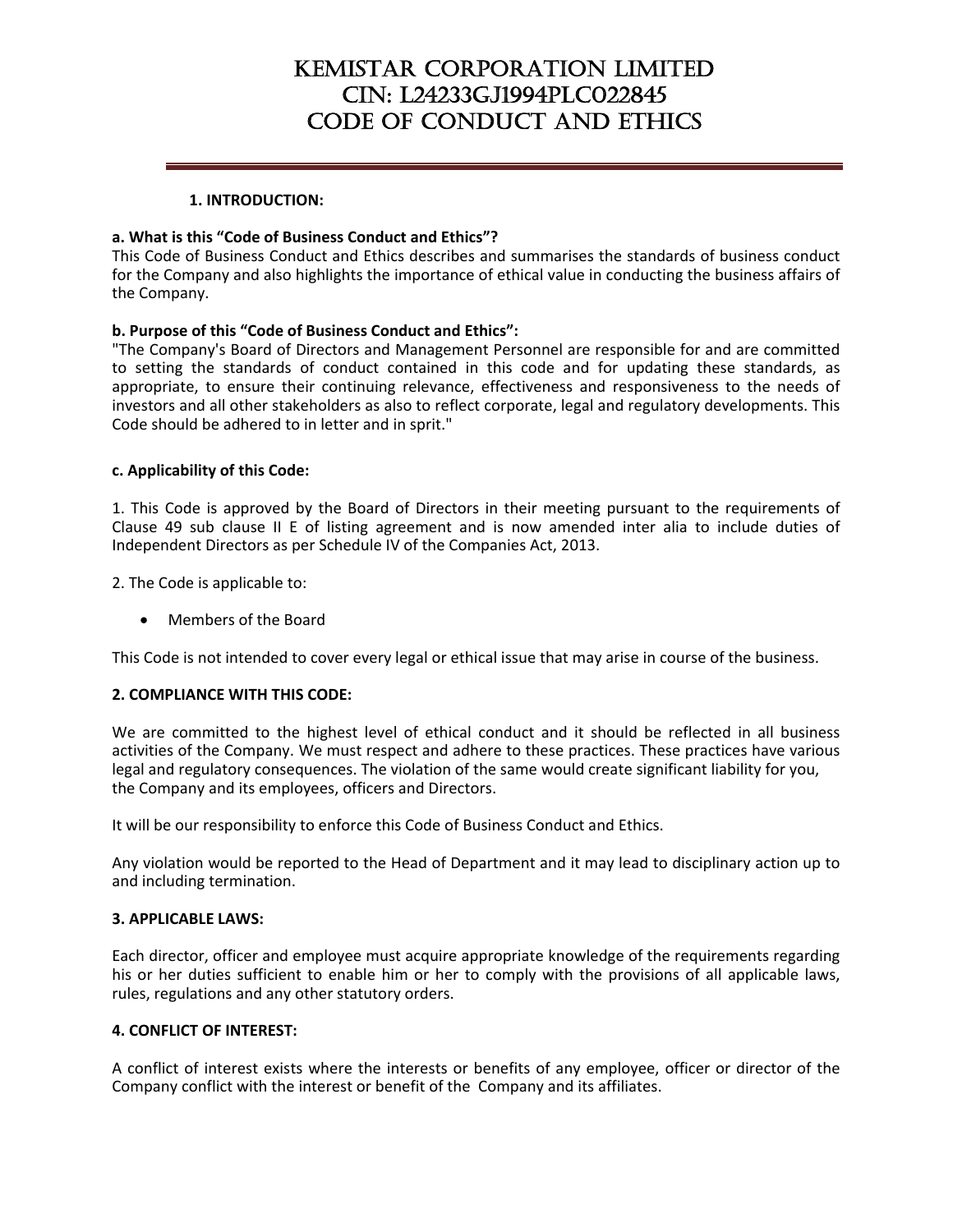# KEMISTAR CORPORATION LIMITED CIN: L24233GJ1994PLC022845 CODE OF CONDUCT AND ETHICS

Our employees, officers and directors of the Company are expected to act in accordance with the highest standards of personal and professional integrity, honesty and ethical conduct. The honest conduct would be a conduct that is free from fraud or deception. The ethical conduct would be a conduct conforming tothe accepted professional standards of conduct.

Each of us has responsibility to handle such actual or apparent conflict of interest in ethical manner taking in view the principles and standards laid down in this Code.

## **5. DISCLOSURE PRACTICES OF THE COMPANY:**

We all are committed to ensure timely and adequate disclosure of relevant information to the shareholders, SEBI, ROC, Stock Exchanges and all other legal and statutory authorities. Such disclosure shall be full, accurate, timely, understandable and true & fair.

### **CODE OF CONDUCT FOR DIRECTORS AND SENIOR MANAGEMENT:**

The Board of Directors (the "Board") and the senior management of Kemistar Corporation Limited subscribe to the following Code of Conduct adopted by the Board.

They would

- i. use due care and diligence in performing their duties of office and in exercising their powers attached to that office;
- ii. act honestly and use their powers of office, in good faith and in the best interests of the company as a whole;
- iii. not make improper use of information nor take improper advantage of their position as a Director;
- iv. not allow personal interests to conflict with the interests of the company;
- v. recognise that their primary responsibility is to the company's
- vi. shareholders as a whole but they should (where appropriate) have regard for the interests of all stakeholders of the company;
- vii. not engage in conduct likely to bring discredit upon the company; and
- viii. be independent in judgment and actions, and to take all reasonable steps to be satisfied as to the soundness of all decisions taken by the Board of Directors;
- ix. ensure the confidentiality of information they receive whilst being in office of Director and is only disclosed if authorised by the company, or the person from whom the information is provided, or as required by law;

#### **DUTIES OF INDEPENDENT DIRECTORS:**

The Independent Directors shall performs the duties as per schedule‐IV of the Companies Act, 2013 namely:

(1) undertake appropriate induction and regularly update and refresh their skills, knowledge and familiarity with the Company;

(2) seek appropriate clarification or amplification of information and, where necessary, take and follow appropriate professional advice and opinion of outside experts at the expense of the Company;

(3) strive to attend all meetings of the Board of Directors and of the Board committees of which he is a member;